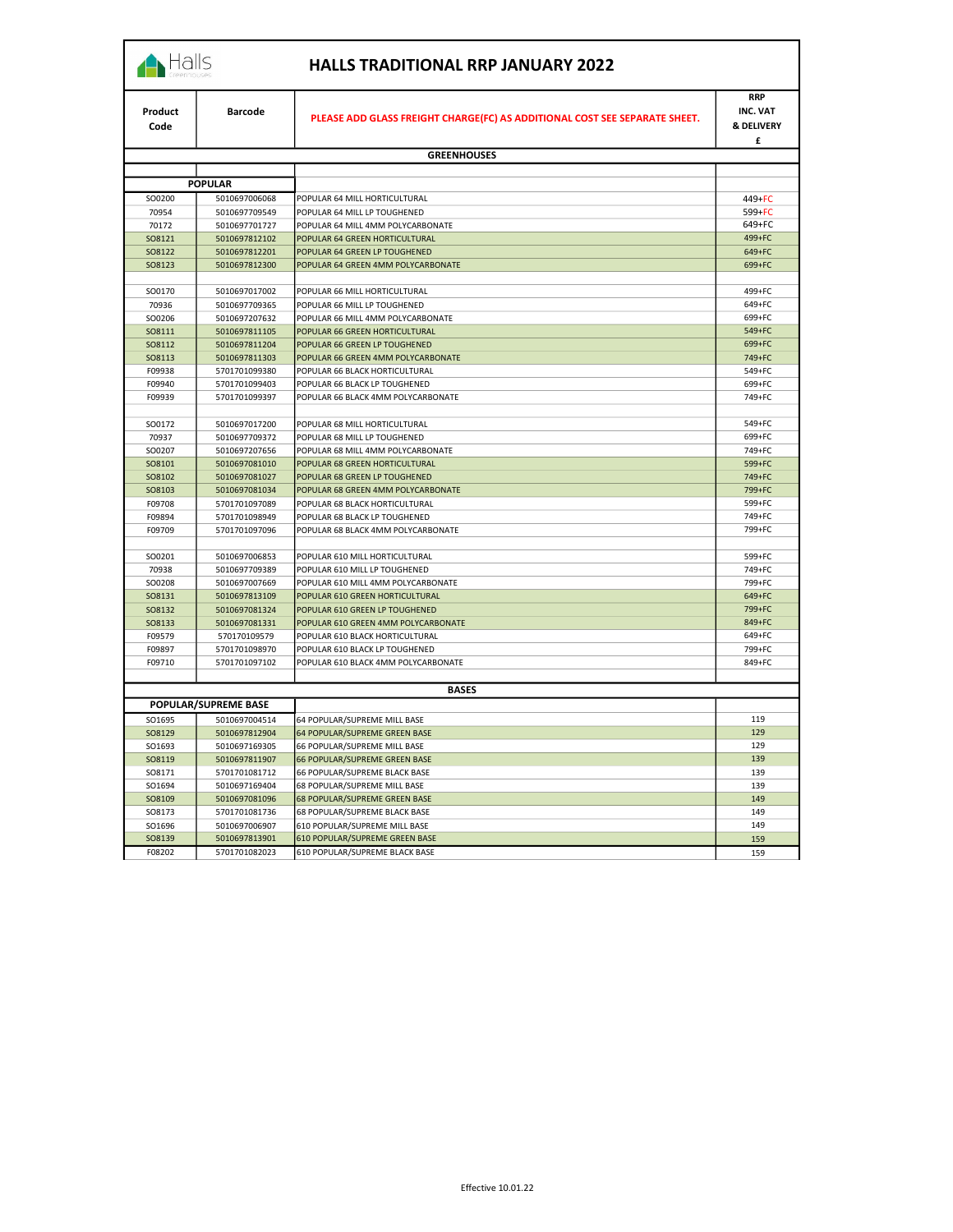|  |  | al | . . |
|--|--|----|-----|
|  |  |    |     |

|  | <b>HALLS TRADITIONAL JANUARY 2022</b> |  |  |
|--|---------------------------------------|--|--|
|--|---------------------------------------|--|--|

| Product<br>Code  | <b>Barcode</b>                 | PLEASE ADD GLASS FREIGHT CHARGE(FC) AS ADDITIONAL COST SEE SEPARATE SHEET. | <b>RRP</b><br><b>INC. VAT</b><br><b>&amp; DELIVERY</b><br>£ |
|------------------|--------------------------------|----------------------------------------------------------------------------|-------------------------------------------------------------|
|                  |                                | <b>GREENHOUSES</b>                                                         |                                                             |
|                  | <b>SUPREME</b>                 |                                                                            |                                                             |
| SO8212           | 5010697821203                  | SUPREME 64 GREEN LP TOUGHENED                                              | 849+FC                                                      |
| SO8222           | 5010697822200                  | SUPREME 66 GREEN LP TOUGHENED                                              | 899+FC                                                      |
| SO8202           | 5010697082024                  | SUPREME 68 GREEN LP TOUGHENED                                              | 949+FC                                                      |
| SO8622           | 5010697862206                  | SUPREME 810 DOUBLE DOOR GREEN LP TOUGHENED                                 | 1499+FC                                                     |
| SO8632           | 5010697863203                  | SUPREME 812 DOUBLE DOOR GREEN LP TOUGHENED                                 | 1579+FC                                                     |
| 70566            | 5010697705664                  | SUPREME 814 DOUBLE DOOR GREEN LP TOUGHENED                                 | 1659+FC                                                     |
|                  | <b>MAGNUM</b>                  |                                                                            |                                                             |
| 70886            | 5010697088606                  | MAGNUM 810 MILL HORTICULTURAL                                              | 1149+FC                                                     |
| 70943            | 5010697709433                  | MAGNUM 810 MILL LP TOUGHENED                                               | 1449+FC                                                     |
| 70900            | 5010697709006                  | MAGNUM 810 MILL 6MM POLYCARBONATE                                          | 1549+FC                                                     |
| 70888            | 5010697088804                  | MAGNUM 810 GREEN HORTICULTURAL                                             | 1249+FC                                                     |
| 70889            | 5010697088903                  | MAGNUM 810 GREEN LP TOUGHENED                                              | 1549+FC                                                     |
| 70901            | 5010697709013                  | MAGNUM 810 GREEN 6MM POLYCARBONATE                                         | 1649+FC                                                     |
| 70890            | 5010697089009                  | MAGNUM 812 MILL HORTICULTURAL                                              | 1249+FC                                                     |
| 70944            | 5010697709440                  | MAGNUM 812 MILL LP TOUGHENED                                               | 1549+FC                                                     |
| 70902            | 5010697709020                  | MAGNUM 812 MILL 6MM POLYCARBONATE                                          | 1649+FC                                                     |
| 70892            | 5010697070892                  | MAGNUM 812 GREEN HORTICULTURAL                                             | 1349+FC                                                     |
| 70893            | 5010697089306                  | MAGNUM 812 GREEN LP TOUGHENED                                              | 1649+FC                                                     |
| 70903            | 5010697709037                  | MAGNUM 812 GREEN 6MM POLYCARBONATE                                         | 1749+FC                                                     |
| F09944<br>F09837 | 5701701099441<br>5701701098376 | MAGNUM 812 BLACK HORTICULTURAL<br>MAGNUM 812 BLACK LP TOUGHENED            | 1349+FC<br>1649+FC                                          |
| F09945           | 5701701099458                  | MAGNUM 812 BLACK 6MM POLYCARBONATE                                         | 1749+FC                                                     |
|                  |                                |                                                                            |                                                             |
| 70894            | 5010697089405                  | MAGNUM 814 MILL HORTICULTURAL                                              | 1349+FC                                                     |
| 70945            | 5010697709457                  | MAGNUM 814 MILL LP TOUGHENED                                               | 1649+FC                                                     |
| 70904            | 5010697709044                  | MAGNUM 814 MILL 6MM POLYCARBONATE                                          | 1749+FC                                                     |
| 70896            | 5010697089603                  | MAGNUM 814 GREEN HORTICULTURAL                                             | 1449+FC                                                     |
| 70897            | 5010697089702                  | MAGNUM 814 GREEN LP TOUGHENED                                              | 1749+FC                                                     |
| 70925            | 5010697092504                  | MAGNUM 814 GREEN 6MM POLYCARBONATE                                         | 1849+FC                                                     |
| F09671           | 5701701096716                  | MAGNUM 814 BLACK HORTICULTURAL                                             | 1449+FC                                                     |
| F09672           | 5701701096723                  | MAGNUM 814 BLACK LP TOUGHENED                                              | 1749+FC<br>1849+FC                                          |
| F09711           | 5701701097119                  | MAGNUM 814 BLACK 6MM POLYCARBONATE                                         |                                                             |
|                  |                                | <b>BASES</b>                                                               |                                                             |
|                  | POPULAR/SUPREME BASE           |                                                                            |                                                             |
| SO8129           | 5010697812904                  | 64 POPULAR/SUPREME GREEN BASE                                              | 129                                                         |
| SO8119           | 5010697811907                  | 66 POPULAR/SUPREME GREEN BASE                                              | 139                                                         |
| SO8109           | 5010697081096                  | 68 POPULAR/SUPREME GREEN BASE                                              | 149                                                         |
|                  | 5010697086299                  |                                                                            | 189                                                         |
| SO8629<br>SO8639 | 5010697086398                  | 810 SUPREME GREEN BASE<br>812 SUPREME GREEN BASE                           | 209                                                         |
| 70595            | 5010697705954                  | 814 SUPREME GREEN BASE                                                     | 229                                                         |
|                  |                                |                                                                            |                                                             |
|                  | <b>MAGNUM BASE</b>             |                                                                            |                                                             |
|                  |                                |                                                                            | 169                                                         |
| SO1651<br>SO8309 | 5010697165109<br>5010697083090 | 810 MAGNUM MILL BASE<br>810 MAGNUM GREEN BASE                              | 189                                                         |
| SO1652           | 5010697165208                  | 812 MAGNUM MILL BASE                                                       | 189                                                         |
| SO8319           | 5010697083199                  | 812 MAGNUM GREEN BASE                                                      | 209                                                         |
| F08652           | 5701701086526                  | 812 MAGNUM BLACK BASE                                                      | 209                                                         |
| SO1653           | 5010697016531                  | 814 MAGNUM MILL BASE                                                       | 209                                                         |
| 70598            | 5010697705985                  | 814 MAGNUM GREEN BASE                                                      | 229                                                         |
| SO8215           | 5701701082153                  | 814 MAGNUM BLACK BASE                                                      | 229                                                         |
|                  |                                |                                                                            |                                                             |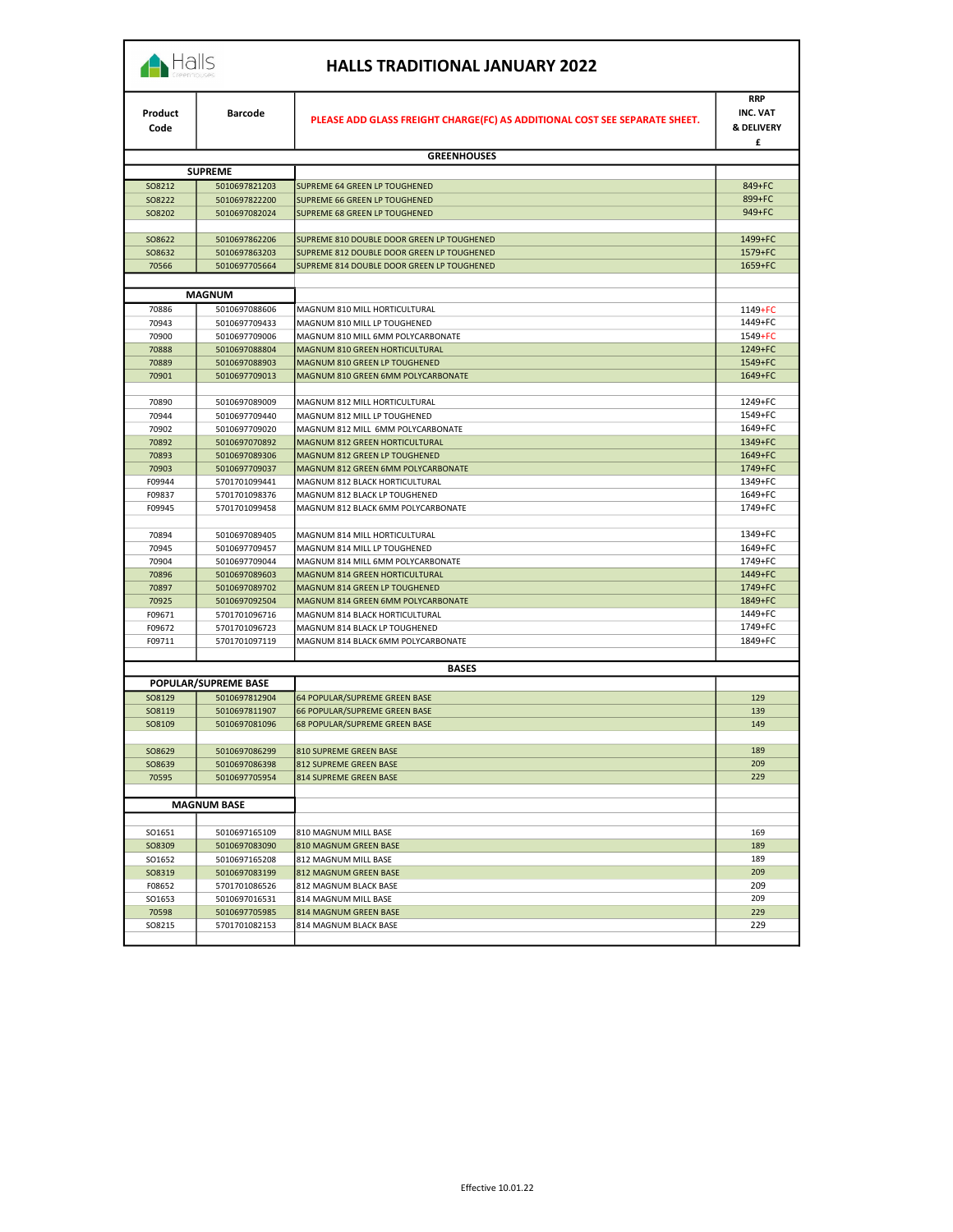| Halls |
|-------|
|       |

## HALLS TRADITIONAL RRP JANUARY 2022

| Product<br>Code | <b>Barcode</b>                 | PLEASE ADD GLASS FREIGHT CHARGE(FC) AS ADDITIONAL COST SEE SEPARATE SHEET.    | <b>RRP</b><br><b>INC. VAT</b><br><b>&amp; DELIVERY</b> |
|-----------------|--------------------------------|-------------------------------------------------------------------------------|--------------------------------------------------------|
|                 |                                |                                                                               | £                                                      |
|                 |                                | <b>GREENHOUSES</b>                                                            |                                                        |
|                 |                                | ITEMS IN RED ARE DISCONTINUED - CHECK STOCK BEFORE ORDERING                   |                                                        |
|                 | <b>ATRIUM</b>                  |                                                                               |                                                        |
| SO8802          | 5010697880200                  | GREEN ATRIUM 12' LP TOUGHENED / POLYCARBONATE ROOF                            | 2399+FC                                                |
| F09525          | 5701701095252                  | BLACK ATRIUM 12' LP TOUGHENED / POLYCARBONATE ROOF                            | 2399+FC                                                |
|                 | <b>GARDEN ROOM</b>             |                                                                               |                                                        |
| F09823          | 5701701098239                  | GREEN GARDEN ROOM LP TOUGHENED                                                | 2999+FC                                                |
| F09891          | 5701701098918                  | BLACK GARDEN ROOM LP TOUGHENED                                                | 2999+FC                                                |
|                 | <b>WALL GARDEN</b>             |                                                                               |                                                        |
| 70870           | 5034223708707                  | WALL GARDEN 24 MILL HORTICULTURAL                                             | 279+FC                                                 |
| 70871<br>70872  | 5034223708714<br>5034223708721 | WALL GARDEN 24 MILL SP TOUGHENED<br>WALL GARDEN 24 GREEN HORTICULTURAL        | 329+FC<br>329+FC                                       |
| 70873           | 5034223708738                  | WALL GARDEN 24 GREEN SP TOUGHENED                                             | 379+FC                                                 |
| F09946          | 5701701099465                  | WALL GARDEN 24 BLACK HORTICULTURAL                                            | 329+FC                                                 |
| F09947          | 5701701099472                  | WALL GARDEN 24 BLACK SP TOUGHENED                                             | 379+FC                                                 |
| 70874           | 5034223708745                  | WALL GARDEN 26 MILL HORTICULTURAL                                             | 319+FC                                                 |
| 70875           | 5034223708752                  | WALL GARDEN 26 MILL SP TOUGHENED                                              | 369+FC                                                 |
| 70876           | 5034223708769                  | WALL GARDEN GREEN 26 HORTICULTURAL                                            | 369+FC                                                 |
| 70877           | 5034223708776                  | WALL GARDEN GREEN 26 SP TOUGHENED                                             | 419+FC                                                 |
| F09948          | 5701701099489                  | WALL GARDEN 26 BLACK HORTICULTURAL                                            | 369+FC                                                 |
| F09949          | 5701701099496                  | WALL GARDEN 26 BLACK SP TOUGHENED                                             | 419+FC                                                 |
|                 | <b>SUPREME WALL GARDEN</b>     |                                                                               |                                                        |
| 70947           | 5010697709471                  | SUPREME WALL GARDEN GREEN 26 LP TOUGHENED (INCLUDING BASE)                    | 599+FC                                                 |
|                 |                                |                                                                               |                                                        |
|                 | <b>LEAN-TO</b>                 |                                                                               |                                                        |
| 70949           | 5010697709495                  | SILVERLINE 68 LEAN-TO GREEN LP TOUGHENED                                      | 1089+FC                                                |
|                 |                                |                                                                               |                                                        |
| 70951           | 5010697709518                  | SILVERLINE 610 LEAN-TO GREEN LP TOUGHENED                                     | 1139+FC                                                |
|                 |                                |                                                                               |                                                        |
| 70953           | 5010697709532                  | SILVERLINE 612 LEAN-TO GREEN LP TOUGHENED                                     | 1189+FC                                                |
|                 |                                |                                                                               |                                                        |
|                 |                                | <b>BASES</b>                                                                  |                                                        |
|                 | <b>ATRIUM BASE</b>             |                                                                               |                                                        |
| SO8811          | 5010697488116                  | <b>BLACK ATRIUM BASE</b>                                                      | 349                                                    |
|                 |                                |                                                                               |                                                        |
|                 | <b>GARDEN ROOM BASE</b>        |                                                                               |                                                        |
| F06482          | 5701701064821                  | <b>BLACK GARDEN ROOM BASE</b>                                                 | 399                                                    |
|                 | <b>WALL GARDEN BASES</b>       |                                                                               |                                                        |
| 70599           | 5010697705992                  | WALL GARDEN 24 MILL BASE                                                      | 79                                                     |
| 70600           | 5010697706005                  | <b>WALL GARDEN 24 GREEN BASE</b>                                              | 89                                                     |
| F06460          | 5701701064609                  | WALL GARDEN 24 BLACK BASE                                                     | 89                                                     |
|                 |                                |                                                                               |                                                        |
| 70603           | 5010697706036                  | WALL GARDEN 26 MILL BASE                                                      | 89                                                     |
| 70604           | 5010697706043                  | WALL GARDEN 26 GREEN BASE                                                     | 99                                                     |
| F06461          | 5701701064616                  | WALL GARDEN 26 BLACK BASE                                                     | 99                                                     |
|                 |                                |                                                                               |                                                        |
|                 | <b>LEAN-TO BASES</b>           |                                                                               |                                                        |
| 60897           | 5010697608972                  | SILVERLINE 68 LEAN-TO GREEN BASE                                              | 119                                                    |
| 60915<br>70601  | 5010697609153<br>5010697706012 | <b>SILVERLINE 610 LEAN-TO GREEN BASE</b><br>SILVERLINE 612 LEAN-TO GREEN BASE | 129<br>139                                             |
|                 |                                |                                                                               |                                                        |